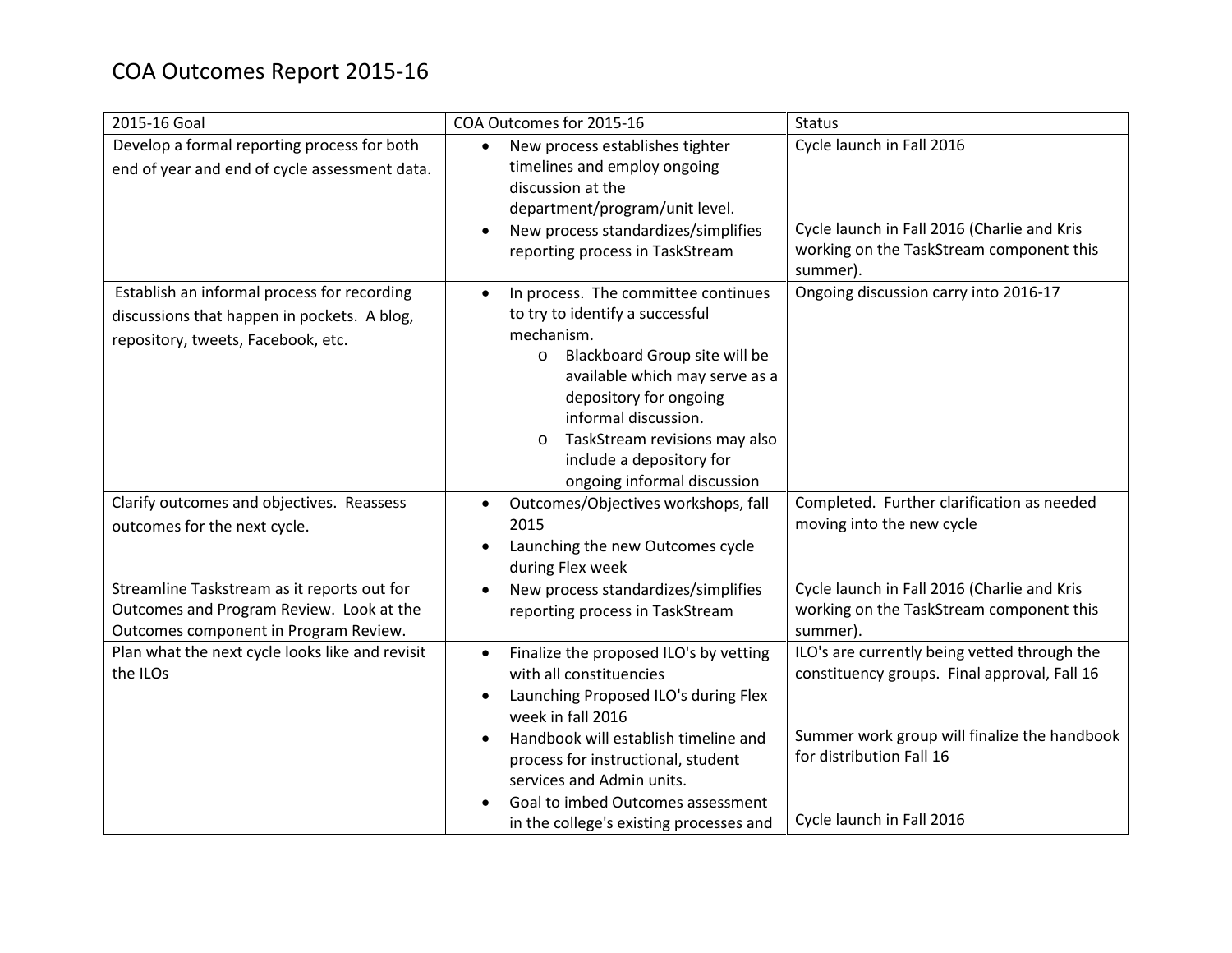|                                                    | develop a standard of discussion of<br>results.<br>Launch with a 3 hr. Campus-wide<br>Outcomes Retreat that will begin with<br>a one hour presentation during<br>Convocation and continue with<br>department meetings where the<br>agenda will include revisiting Dept.<br>Mission, Outcomes, and developing a<br>plan for assessment for this cycle<br>The cycle--Sem. 1 Assess revise,<br>reflect, Sem. 2 and 3 assess, for<br>Instructional, that includes Program<br>and Course, Sem. 4, assess, revise,<br>reflect, Sem. 5 and 6 assess, Sem. 1<br>restarts the cycle.<br>Departments, programs, units will be<br>asked to run pilot assessments in fall<br>2016 so that we can show continuous<br>quality improvement, | Cycle launch in Fall 2016<br>3 year cycle launch in Fall 2016                          |
|----------------------------------------------------|------------------------------------------------------------------------------------------------------------------------------------------------------------------------------------------------------------------------------------------------------------------------------------------------------------------------------------------------------------------------------------------------------------------------------------------------------------------------------------------------------------------------------------------------------------------------------------------------------------------------------------------------------------------------------------------------------------------------------|----------------------------------------------------------------------------------------|
| Expand and update the current and new<br>webpages. | A survey is in process asking for<br>examples of best practices and<br>year/cycle end reports.<br>Handbook<br>Cycle information<br>Resource documents                                                                                                                                                                                                                                                                                                                                                                                                                                                                                                                                                                        | Webpage will be updated over summer<br>aligning with launch of new cycle in fall 2016. |
| <b>Conduct Survey for Assessment users</b>         | Survey completed.<br>$\bullet$                                                                                                                                                                                                                                                                                                                                                                                                                                                                                                                                                                                                                                                                                               | Survey completed.                                                                      |
| in Fall 2015.                                      | A secondary survey is in process                                                                                                                                                                                                                                                                                                                                                                                                                                                                                                                                                                                                                                                                                             | Survey in process. Updates to website during                                           |
|                                                    | asking for examples of best practices                                                                                                                                                                                                                                                                                                                                                                                                                                                                                                                                                                                                                                                                                        | Summer 2016.                                                                           |
|                                                    | and year/cycle end reports.                                                                                                                                                                                                                                                                                                                                                                                                                                                                                                                                                                                                                                                                                                  |                                                                                        |
|                                                    | Information from this survey will be                                                                                                                                                                                                                                                                                                                                                                                                                                                                                                                                                                                                                                                                                         |                                                                                        |
|                                                    | placed on the website and used in the                                                                                                                                                                                                                                                                                                                                                                                                                                                                                                                                                                                                                                                                                        |                                                                                        |
|                                                    | committee's end of cycle report.                                                                                                                                                                                                                                                                                                                                                                                                                                                                                                                                                                                                                                                                                             |                                                                                        |
| Outcomes that fall outside of the established      | Revision of the committee<br>$\bullet$                                                                                                                                                                                                                                                                                                                                                                                                                                                                                                                                                                                                                                                                                       | Effective Fall 2016                                                                    |